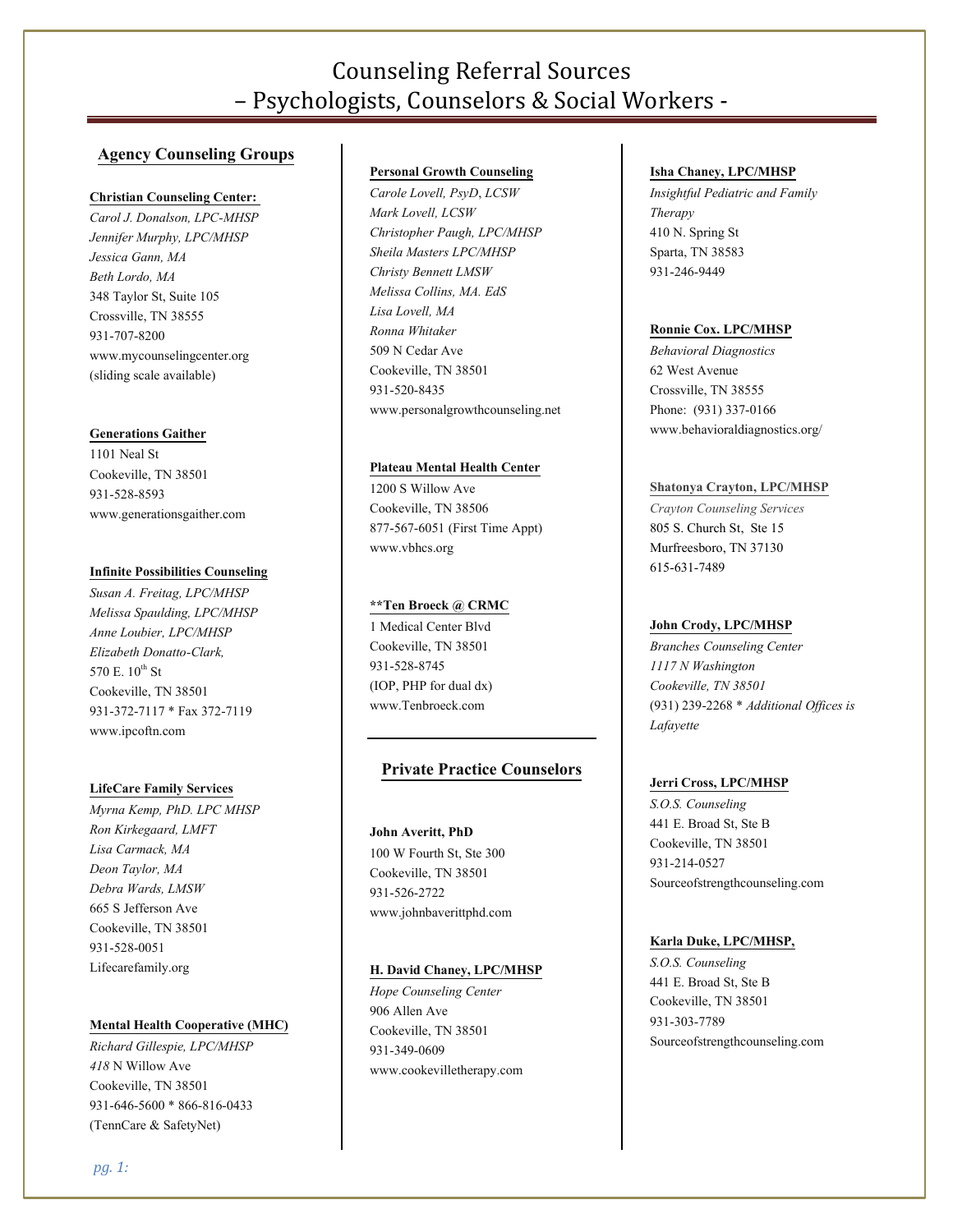# Counseling Referral Sources – Psychologists, Counselors & Social Workers -

#### **David John Eisenmenger, LCSW**

441 E Broad St, Ste M Cookeville, TN 38501 931-261-8038\* Fax: 520-8885

## **Annette Gallardo, LPC/MHSP**

*Family Care Counseling* 1437 N Washington Ave Cookeville, TN 38501 931-372-9915 www.familycare-cs.com/

## **Sandra Garcia, LCSW**

315 E. Peter Ave. Monterey, TN 38574 [931-787-3647](tel:%28931%29%20787-3647)

# **Tanya Hanner, EdD, LPC/MHSP, ACS**

104 3rd Avenue East Carthage, TN 37030 [615-588-1624](tel:615-588-1624)\* Fa[x 615-588-1654](tel:615-588-1654)

## **J. Scott Herman, LPC, LSPE**

831 West Jackson St Cookeville, TN 38501 931-520-4418

## **Jennifer Hintz, LPC/MHSP**

*Hope Counseling Center* 906 Allen Ave Cookeville, TN 38501 931-349-8867

## **Barbara Johnson, LCSW**

2370 Quinland Lake Rd, #112 Cookeville, TN 38506 931-528-4150

## **Peggy Karlosky, PhD**

1716 Heathrow Dr Cookeville, TN 38506 931-528-1361

# **Stephanie Karlosky, LPC**

1714 Lee Seminary Rd Cookeville, TN 38506 931-284-7139 http://www.spkcounseling.com/

## **Erin Kelly, LMFT**

320 E. Broad St Cookeville, TN 38501 931-252-4245 Erinkellylmft.com *Sliding Scale Available*

## **Ronald Lee, LMFT**

*Hope Counseling Center* 906 Allen Ave Cookeville, TN 38501 931-261-2302 http://ronniejlee.com/

# **Annette Lynch, LPC**

1771 Eastlake Dr Cookeville, TN 38506 931-576-0059

# **Tammy McCoy, LPC/MHSP**

441 E. Broad St, Ste O Cookeville, TN 38501 931-644-2858

## **G. Tom Netherton, LPC/MHSP**

*Crossroads Counseling Center* 261 Yvonne Ave Crossville, TN 38555 931-707-8921

## **April Norrod, LPC/MHSP**

[441 E Broad St,](http://maps.google.com/maps?q=123%20Davidson%20Ln%20%2C%20Gainesboro%2C%20TN%2038562&authuser=0) [Cookeville,](http://maps.google.com/maps?q=123%20Davidson%20Ln%20%2C%20Gainesboro%2C%20TN%2038562&authuser=0) TN 38501 931-261-4303

## **Brittney Phillips, LPC/MHSP**

*Hope Counseling Center* 906 Allen Ave Cookeville, TN 38501 931-783-1174

#### **Kay Patton Quintero, LPC, LSPE**

*Haven of Hope Counseling* 612F South Congress Blvd Smithville, TN 37166 [615-597-4673](tel:615-597-4673) Havenofhopetn.org

# **Robert Ridley, M Div, LPC/MHSP**

441 E. Broad St, Ste H Cookeville, TN 38501 931-544-1096 \* (not taking new clients – Retiring 12/2019)

## **Tabitha Schlatter, LPC/MHSP**

*Hope Counseling Center* 906 Allen Ave Cookeville, TN 38501 931-881-7327

## **Carolyn Scott, Pastoral Counselor**

*Pastoral Counseling of the Cumberland Plateau* 291 Sparta Hwy Crossville, TN 931-484-1858 www.cpbaptistassociation.com/336036

## **Brock Searcy, LPC/MHSP**

1200 Division St, #401 Nashville, TN 37203 615-283-0746 http://brocksearcy.com

## **Tavia Stevens, LPC/MHSP**

935 Linwood Dr. Cookeville, TN 38501 931-273-0144

## **Lisa Stewart, LPC/MHSP**

441 East Broad Ste G Cookeville, TN 38501 [931-537-7485](tel:931-537-7485) 931-572-5487 fax [www.counselingwithlisa.com](http://www.counselingwithlisa.com/)